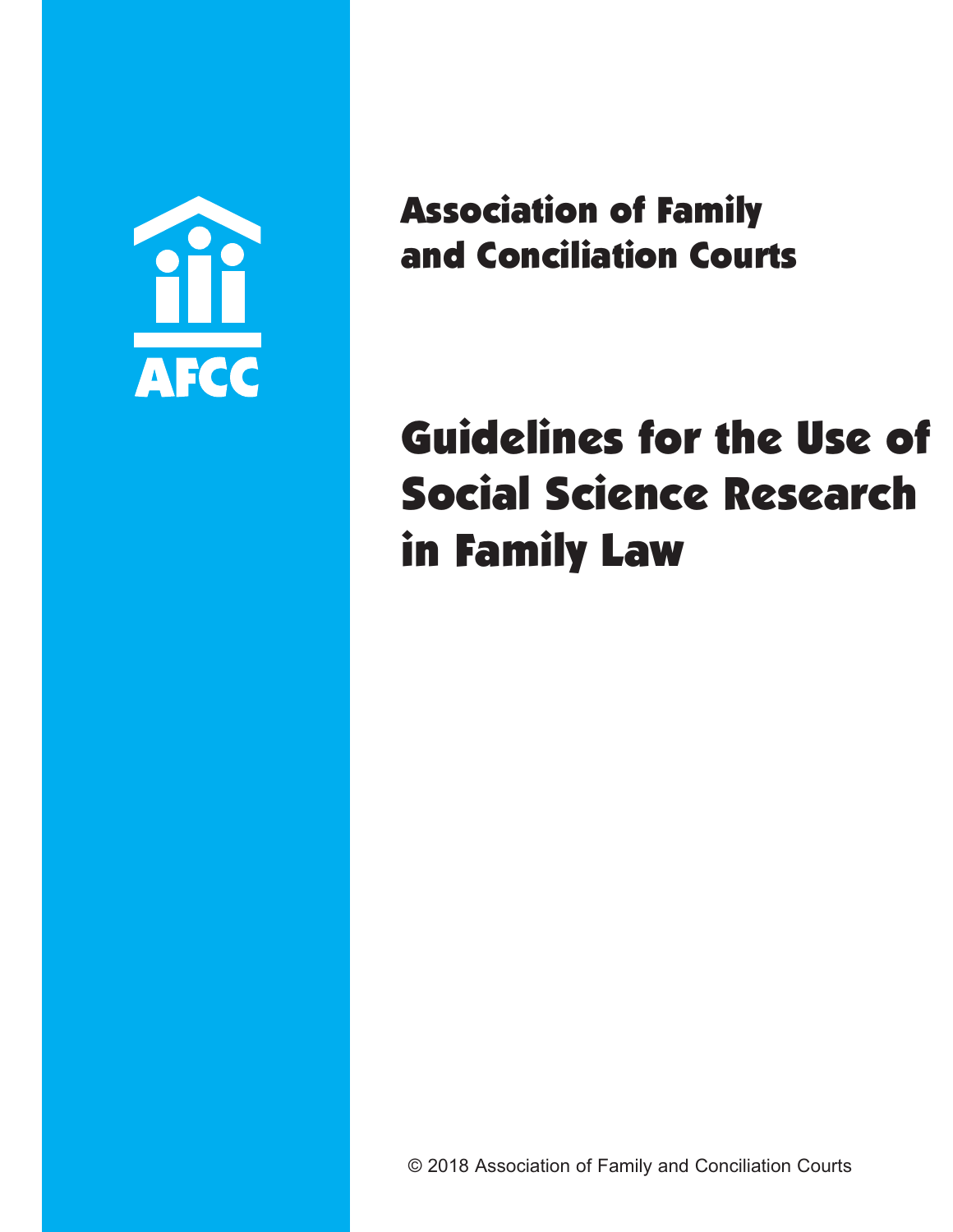# **Association of Family and Conciliation Courts**

# **Guidelines for the Use of Social Science Research in Family Law**

Prepared by the Task Force on the Guidelines for the Use of Social Science Research in Family Law

Hon. William C. Fee, Chair; Stacey E. Platt, JD, Reporter; Reporter; Milfred "Bud" Dale, JD, PhD; Kristin Doeberl, JD; Amy Holtzworth-Munroe, Ph.D; Janet Johnston, Ph.D; Gabriela Misca, PhD; Lorie Nachlis, J.D; Marsha Kline Pruett, PhD, MSL, ABPP, Sol Rappaport, PhD; Michael Saini, PhD; Liana Shelby, PsyD; Hon. R. James Williams; Theresa Williams, MS; Jeffrey Wittmann, PhD; and Peter Salem, MA, Executive Director of AFCC.

Approved by the AFCC Board of Directors, November 8, 2018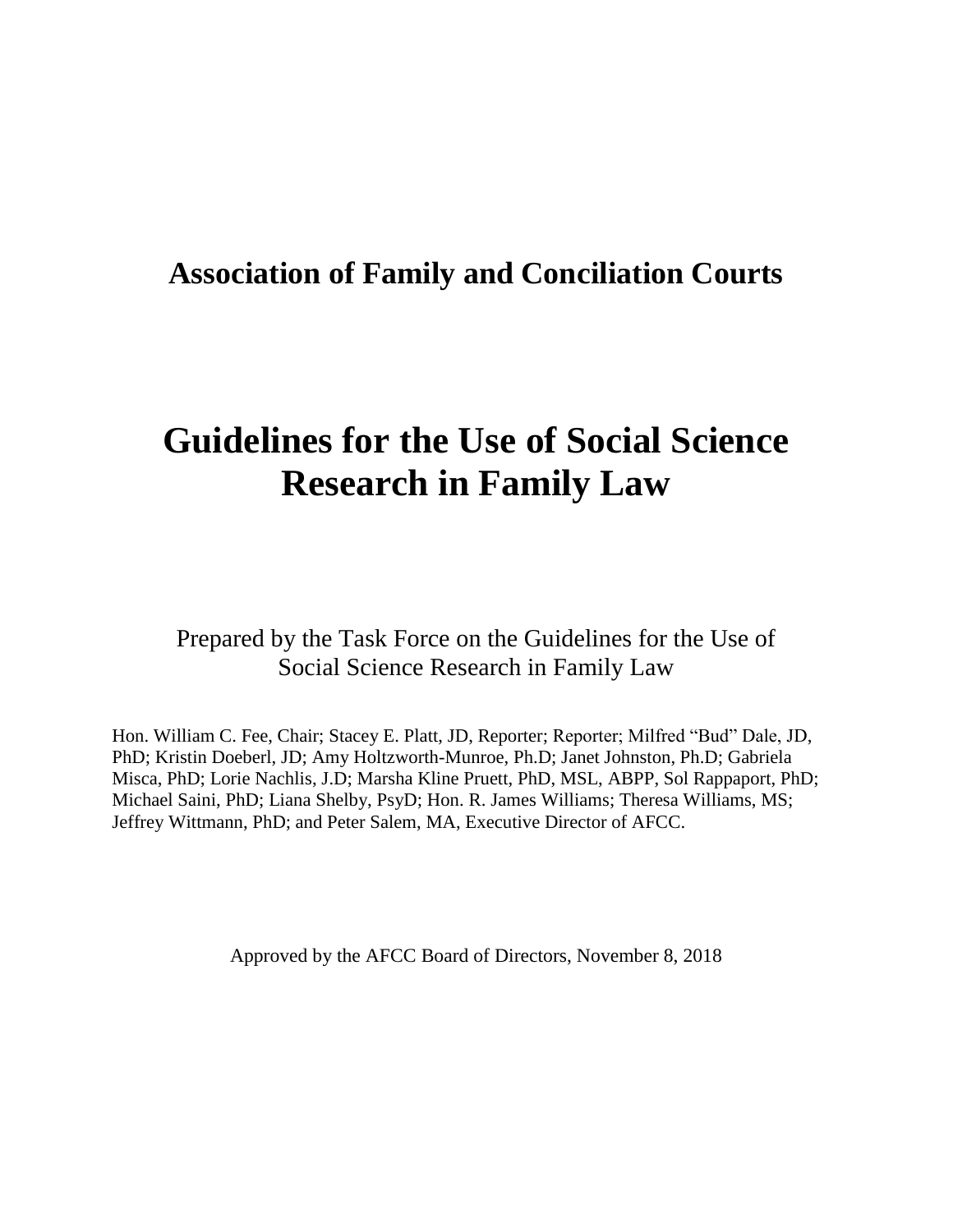#### **GUIDELINES FOR THE USE OF SOCIAL SCIENCE RESEARCH IN FAMILY LAW**

#### **Preamble**

 $\overline{a}$ 

In recent years, increasing attention has been given to social science research in family  $\text{law}^1$  especially how it can inform professional practice and contribute to "best interest" decisions for children. Social science research is defined here as knowledge claims or general assertions about children, parents, and families in their social context that are derived from data gathered using one or more of a wide range of scientific research methodologies. Recognized scientific research methodologies involve description of the population of study and systematic, transparent, and replicable methods for ethically collecting and analyzing data and reporting the results of studies.

Vigorous debates have occurred within publications, professional conferences, and individual cases about the extent to which social science research claims are more or less well substantiated by research data (versus being speculative, untested, or based upon erroneous assumptions). Some debate is expected and useful for deepening our understanding of children and families; however, unresolved differences in the family law field can also magnify conflict and confusion. With more contentious issues, unresolved, inconsistent, and competing research claims and assertions may, in part, reflect misunderstanding and misuse of research data.

In 2016, then-AFCC President Marsha Kline Pruett appointed an interdisciplinary task force to develop guidelines to promote critical thinking about effective, responsible, and ethical use of social science research in family law–related education, practices, programs, and policy making.<sup>2</sup> The two-year process of task force meetings, drafting, and revision gave rise to these Guidelines for the Use of Social Science Research in Family Law.

AFCC does not intend these Guidelines to define mandatory practice. Rather, they are intended to provide family justice practitioners with guidance, parameters, and boundaries supporting the responsible use of research in family law.

Feedback received throughout the process made clear there is not universal agreement about when and if research should be used in family law. Many family justice practitioners value the general trend toward evidence-informed practice, recognizing the importance of anchoring lifechanging assertions to the most objective sources of knowledge available. Others commented that family law–related research is of insufficient quality and quantity to be used to support

<sup>&</sup>lt;sup>1</sup> These Guidelines refer to family law in the broadest sense and include the practice of law, all family law-related dispute resolution processes, education and training programs, and policy advocacy or initiatives.

<sup>&</sup>lt;sup>2</sup> AFCC President Marsha Kline Pruett, Ph.D., MSL, ABPP, convened the following people to serve with her on the task force: Hon. William Fee, Chair; Stacey Platt, J.D., Reporter; Milfred "Bud" Dale, J.D., Ph.D.; Kristin Doeberl, J.D.; Amy Holtzworth-Munroe, Ph.D.; Janet Johnston, Ph.D.; Gabriela Misca, Ph.D.; Lorie Nachlis, J.D.; Sol Rappaport, Ph.D.; Michael Saini, Ph.D.; Liana Shelby, Psy. D.; Hon. R. James Williams; Theresa Williams, M.S.; Jeffrey Wittmann, Ph.D.; and Peter Salem, M.A., Executive Director of AFCC.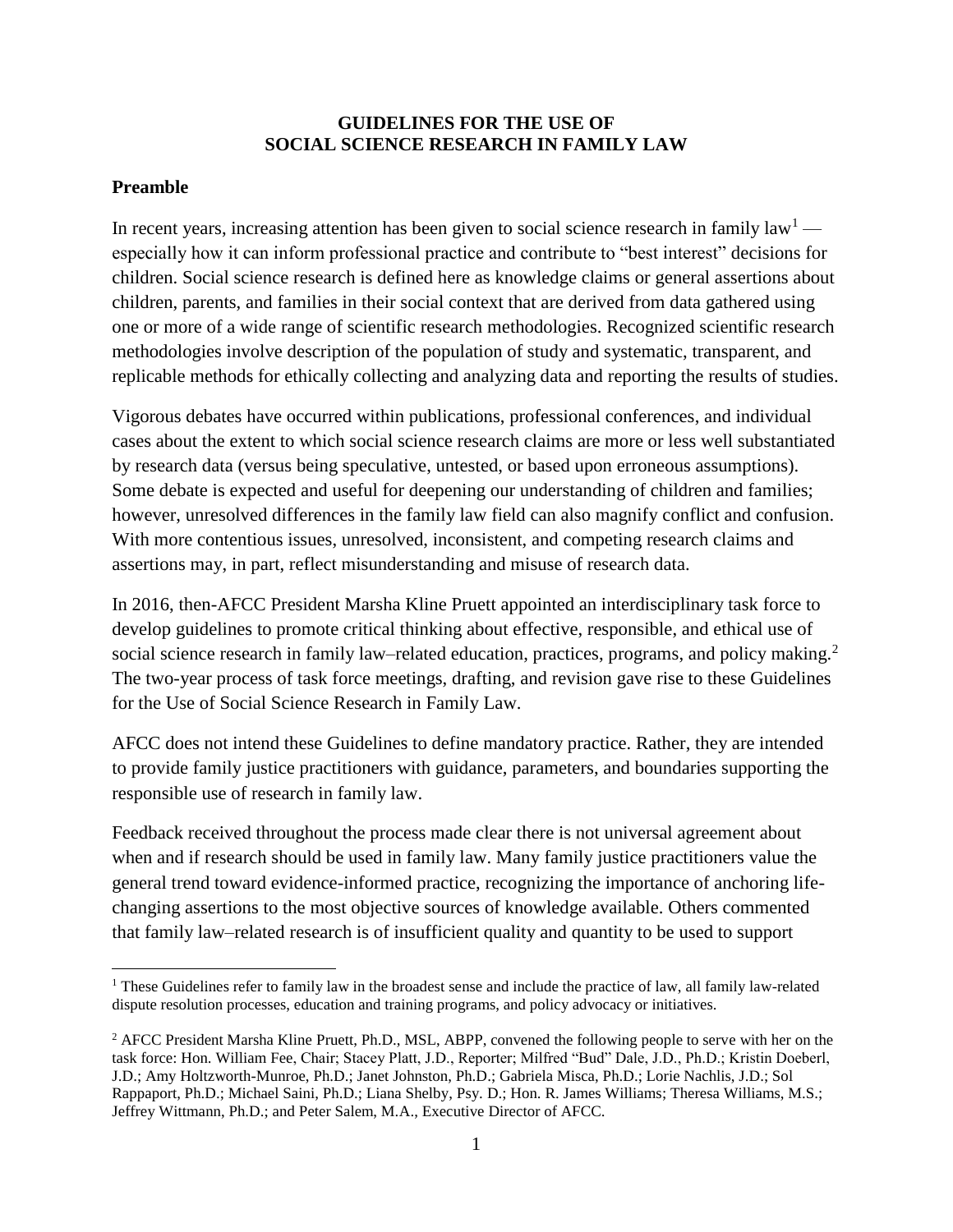specific recommendations on various issues, e.g., parenting time, effects of relocation, or quality of parent-child relationship maintained predominantly through technology. Still others warned that, because research is often derived from group data and focused on majority populations, it may serve to reinforce the norm, to the detriment of the individual child and minority groups. The Guidelines themselves take no position on what research methodologies should be used, e.g. qualitative or quantitative. Rather, they focus on helping consumers of research think critically about research claims and recognize the constraints of research methodology. This will enable family justice practitioners to better present and challenge research claims in individual cases, educational settings, legal matters, and policy making.

#### **Part A: Introduction**

#### **Rationale and Purpose**

The purpose of these Guidelines is to promote the effective, responsible, and ethical use of social science research in family law–related practices, programs, and policies. The Guidelines seek to encourage the use of research by all family justice professionals and self-represented litigants in a manner that is valid, useful, and applicable in family proceedings.

Social science can support evidence-informed decisions about how best to assist families. Integrating high quality research into practice promotes the use of empirically grounded approaches to resolving difficult human problems through best interest determinations, dispute resolution processes, therapeutic interventions, educational programs, and public policies. However, inaccurate or misleading use of research may introduce distortions into decision making or policy that lead to unfortunate outcomes for children and families. The Guidelines seek to minimize the likelihood of such outcomes.

The Guidelines have been written with the understanding that family justice practitioners (e.g., mental health providers, custody evaluators, educators, researchers, mediators, attorneys, and judges) each have different professional obligations. Moreover, practitioners play different roles (e.g., researchers produce research, expert witnesses present research, lawyers and selfrepresented litigants offer and challenge research, and judges are consumers of research), each of which requires a different level of knowledge regarding research methods and uses. The Guidelines recognize and respect interdisciplinary differences. They strive to join practitioners around a set of core values—thoroughness, precision, and integrity—that transcend differing roles in the family law process.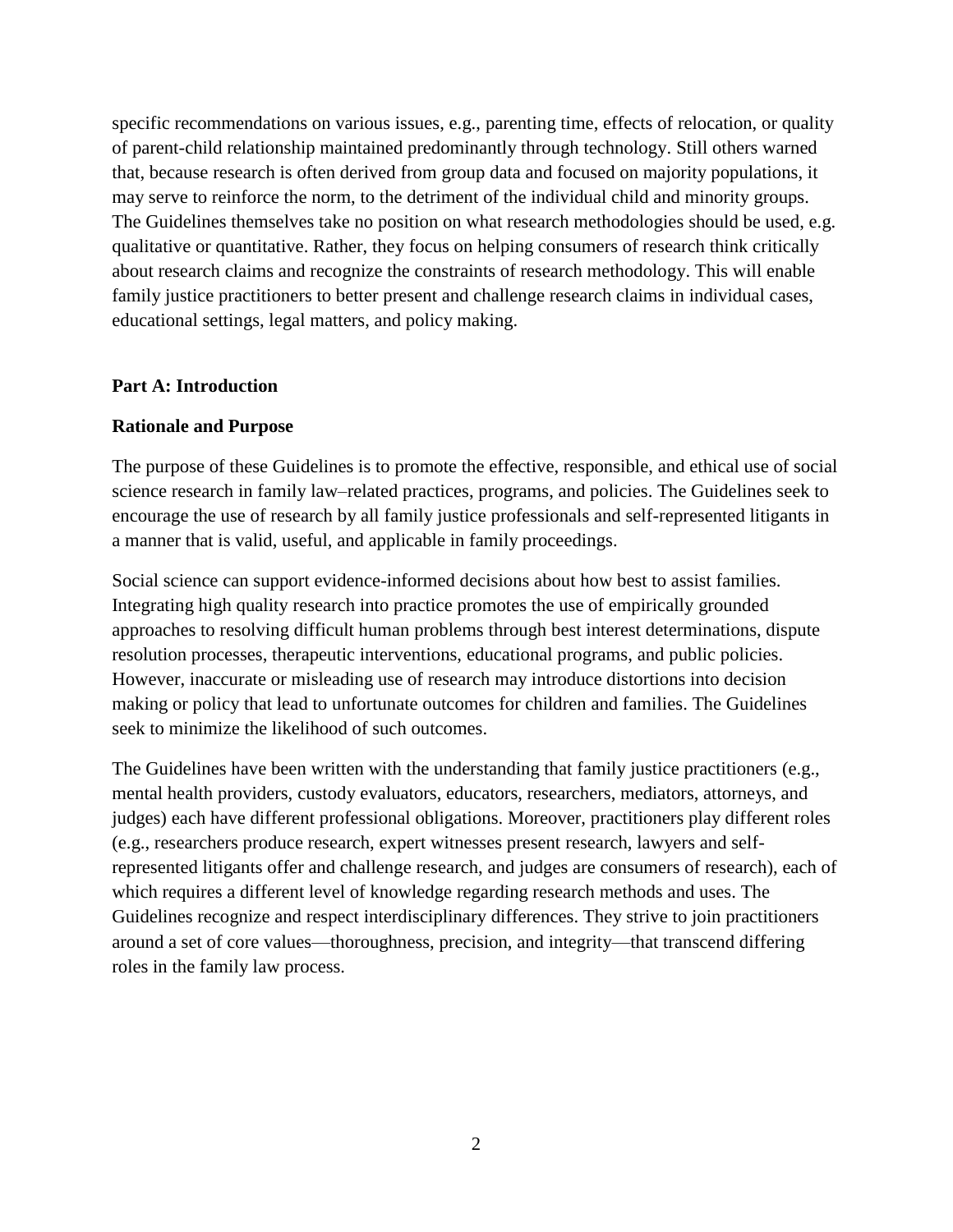#### **Target Audience(s)**

The Guidelines are intended for use by the multi-disciplinary professionals who comprise the membership of AFCC and by all family justice practitioners, including those making, evaluating, and challenging social science assertions.<sup>3</sup>

The Guidelines are particularly applicable to three types of practice that rely upon social science research to inform and support the work of family law:

- 1. Education and Problem Solving: this includes trainers and educational instructors, as well as other practitioners who use education in their problem-solving roles, such as mediators, parenting coordinators, child and parent advocates, judges, collaborative lawyers, parent educators, and therapists;
- 2. Litigation/Negotiation/Advocacy: this includes judges, arbitrators, attorneys, expert witnesses such as custody evaluators and trial consultants, and parents;
- 3. Public Policy and Program Initiatives: this includes court and community stakeholders, concerned citizens, special interest groups, lay and professional advocates, government policy officials, and legislators.

#### **Guiding Principles**

The responsible use of empirical research involves looking beyond research claims to consider the quantity and quality of research evidence in support of those claims. It requires the user of research to be alert to how research findings are selected, analyzed, summarized, communicated to others, and applied. The following principles, further explained in the Guidelines, provide exemplary criteria for these tasks.

Assertions regarding the state of research evidence on any issue or question should be:

- 1. complete rather than selective in scope;
- 2. relevant and appropriate to the question or purpose of the issue at hand;
- 3. accurate, organized, clear to follow, and sufficiently detailed;
- 4. based on studies and research that have been independently assessed as high quality;

 $\overline{a}$ <sup>3</sup> Family justice practitioners include all professionals and litigants, including self-represented litigants, who seek to present, use, and critique research claims.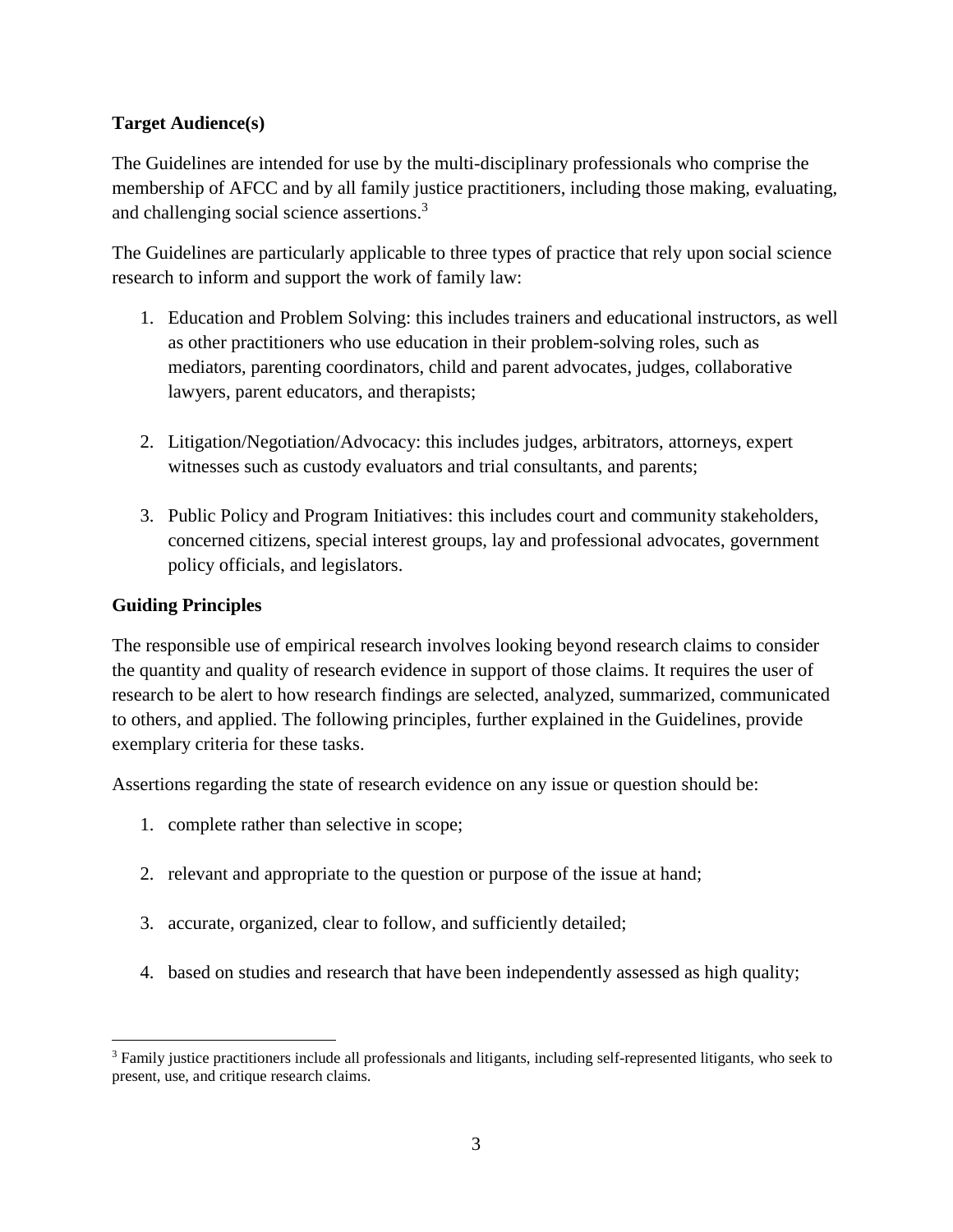- 5. self-critical, acknowledging limitations;
- 6. balanced and fair.

#### **Part B: Guidelines**

#### **FAMILY JUSTICE PRACTITIONERS USING SOCIAL SCIENCE RESEARCH SHOULD STRIVE TO:**

#### **1. USE HIGH QUALITY SOURCES**

#### **Identify reliable and trustworthy sources for research claims (using citations and full references to authors and publications of research studies).**

When using social science, family justice practitioners should rely on the best available research. Social science research relevant to family law can be found in a variety of sources and within a range of disciplines, including psychology, law, social work, family studies, sociology, and anthropology. High-quality research publications and reports are evaluated through a peerreview process, typically by experts in a specific area of research.

One purpose of the peer-review process is to identify errors or evidence of bias in the design and/or implementation of the research, in the analysis and/or reporting of findings, and in the assertions about implications for policy and practice. Generally, research from a peer-reviewed publication is likely to be of higher quality than that which appears in a non-peer-reviewed journal. Nevertheless, this does not mean that all peer-reviewed research is superior; peer review alone does not ensure high quality. Other factors, such as the quality of the publication source (e.g., journal) and the experience and reputation of the researcher should be considered. Generally, these factors provide indicators of the quality of the research:

- a. Peer-reviewed, published research should be the preferred source of research evidence for family justice practitioners. Text books, monographs, and edited volumes are increasingly subject to a peer-review process prior to their publication, although they are not usually as thoroughly assessed as journal articles.
- b. High quality information comes from direct research or reviews, summaries, and commentaries on research. While meta-analyses, secondary reviews, and research summaries are often practical and efficient tools, family justice practitioners should recognize the risks involved in not inspecting the original studies on a topic and, instead, relying on the interpretations of researchers or authors who did not do the original research.
- c. The most informative summaries and reviews draw on all available data that meet certain preselected criteria, leading to the inclusion of only high-quality studies. If summaries and reviews do not describe how they chose studies to include or exclude, they may be biased or incomplete.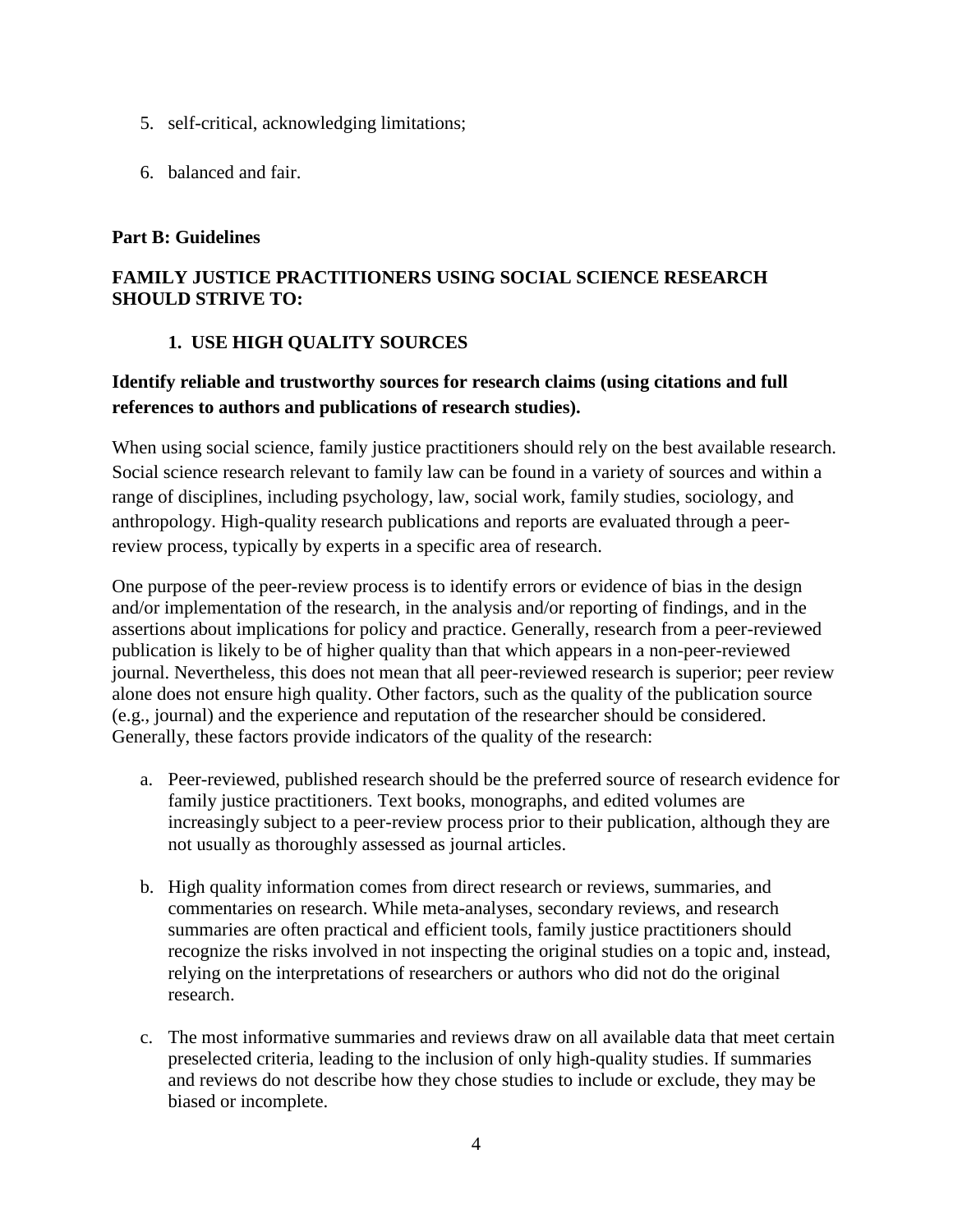d. A complete reference list with accurate citations should be provided for any written source.

# **2. UNDERSTAND BASIC RESEARCH METHODS**

# **Have a basic understanding of research design and the scientific methods used to produce social science research claims.**

A basic understanding of research methods requires familiarity with various research designs and methods used to study different situations. This helps the family justice practitioner understand a study's strengths and limitations. Without such knowledge, family justice practitioners are at risk of misunderstanding, misusing, or unknowingly accepting the misuse of data.

Non-researchers need not understand in depth what each aspect of methodology means in regard to particular studies or outcomes. However, they should seek to understand enough to know what questions to ask in order to find out whether a study is relevant to or representative of their particular circumstances. Non-researchers can improve their research literacy through continuing education and consultation. Having working knowledge of fundamental concepts such as probability, quantitative and qualitative analysis, and applicability of group data to individual instances is necessary to effectively and ethically make and dispute social science claims.

## **3. VERIFY TRANSPARENCY**

# **Ensure that research studies are accurately reported so distinctions among studies can be understood.**

Transparency, or openness, in reporting research provides readers sufficient information to assess potential research biases, the reliability of the methods used, and the credibility and applicability of the conclusions.

The responsibility for promoting transparency in the dissemination of social science research is a shared task among researchers, journal editors, peer reviewers, and consumers of research. Researchers should ensure they are transparent about the methods they used and the potential limitations of their findings. Those who share research (e.g., create reviews of research findings, share findings with clients or students, or provide expert testimony about research) should be transparent about the strength, quality, and credibility of the studies that support their conclusions. Those who read and use research should ask critical questions about the strength and limitations of the research so they might determine the appropriate weight and impact of the effects reported.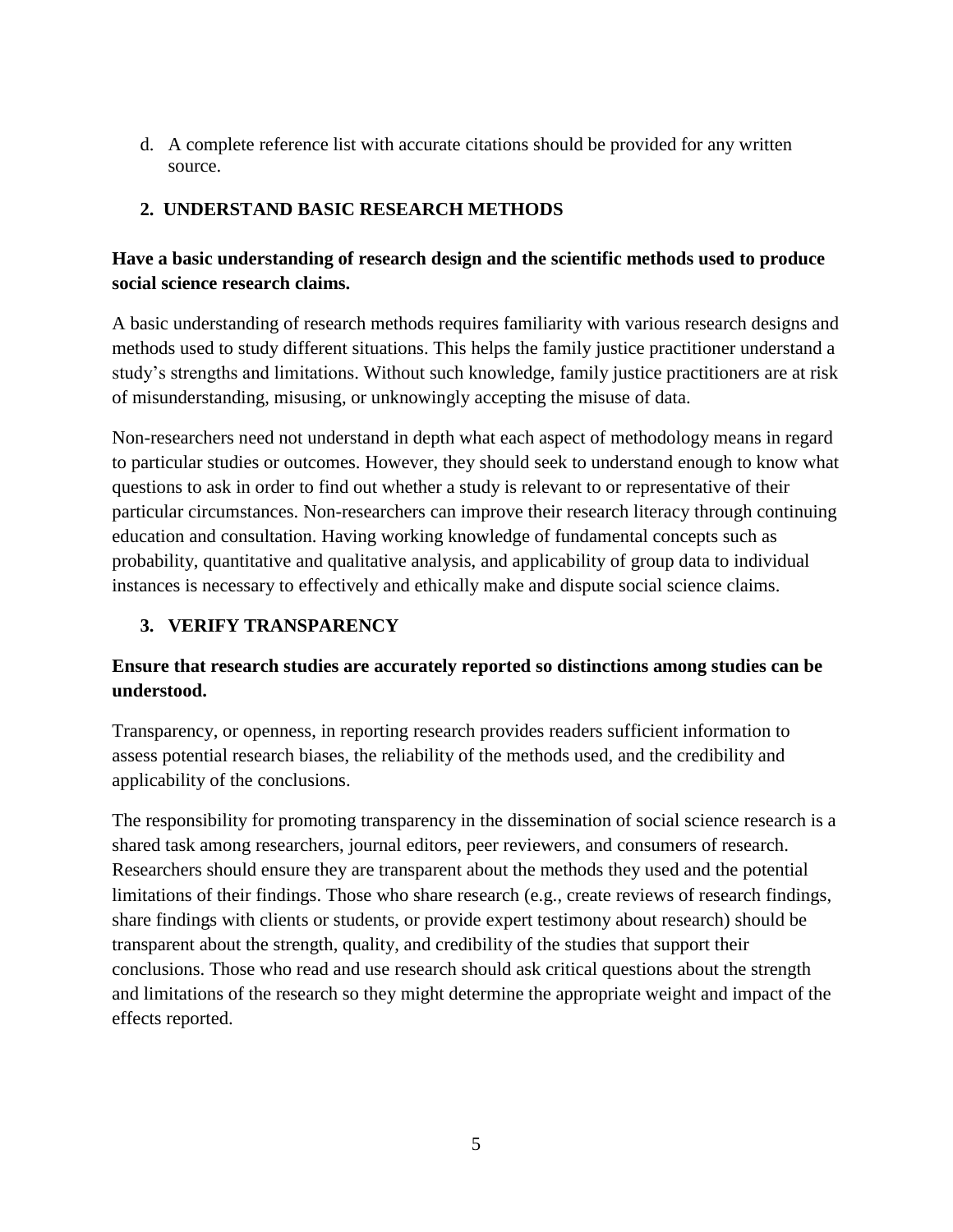#### **4. REPORT ACCURATELY**

#### **Assess and ensure that research studies are accurately reported.**

Persons making and disputing research claims should consider the full range of research available on an issue, rather than selectively drawing on studies or research reviews that support their arguments. Incomplete or inaccurate reporting of methods and findings, whether from mistakes or from advocacy toward a specific outcome, diminishes the value of research.

Family justice practitioners should strive to be as accurate as possible in sharing research findings and should avoid the distortion of findings to support a case or cause. Expert witnesses, child custody evaluators, and lawyers have an ethical duty to refrain from offering expert evidence in court that they know would be untruthful, unsupported, unreliable, invalid, or misleading.

## **5. BE CURRENT AND COMPREHENSIVE**

**Ensure that claims about the state of research evidence on any issue are based upon complete reviews of the cumulative body of foundational and current research studies on that issue.**

When reporting the current state of the scientific knowledge on a given topic, family justice practitioners should strive to be up to date regarding available research findings on that topic, identifying results that both support their position and contradict it. When not reporting in a current or comprehensive manner, those making research claims should be explicit about the scope of those claims.

To stay current in their understanding of the scientific literature, family justice practitioners should routinely read the research and attend seminars or conferences. They might also seek professional consultations from knowledgeable colleagues with appropriate expertise.

## **6. VERIFY GENERALIZABILITY OF RESEARCH CLAIMS**

# **Verify the extent to which research claims can be generalized (a) to the facts of a particular case, (b) to diverse populations of clients and service providers, (c) to family law settings not included in the original studies, and (d) in diverse places.**

Conclusions from research conducted on specific groups of people might not apply to everyone. Family justice practitioners should consider developmental, cultural, racial, socioeconomic, and other relevant factors when applying research findings to a specific family. Research is often based on "convenience samples" using narrow social, racial, socioeconomic, or other groupings (e.g., white middle class), and the findings might not be applicable to persons of differing race/ethnicity, social class, or other social identifications or circumstances. Family justice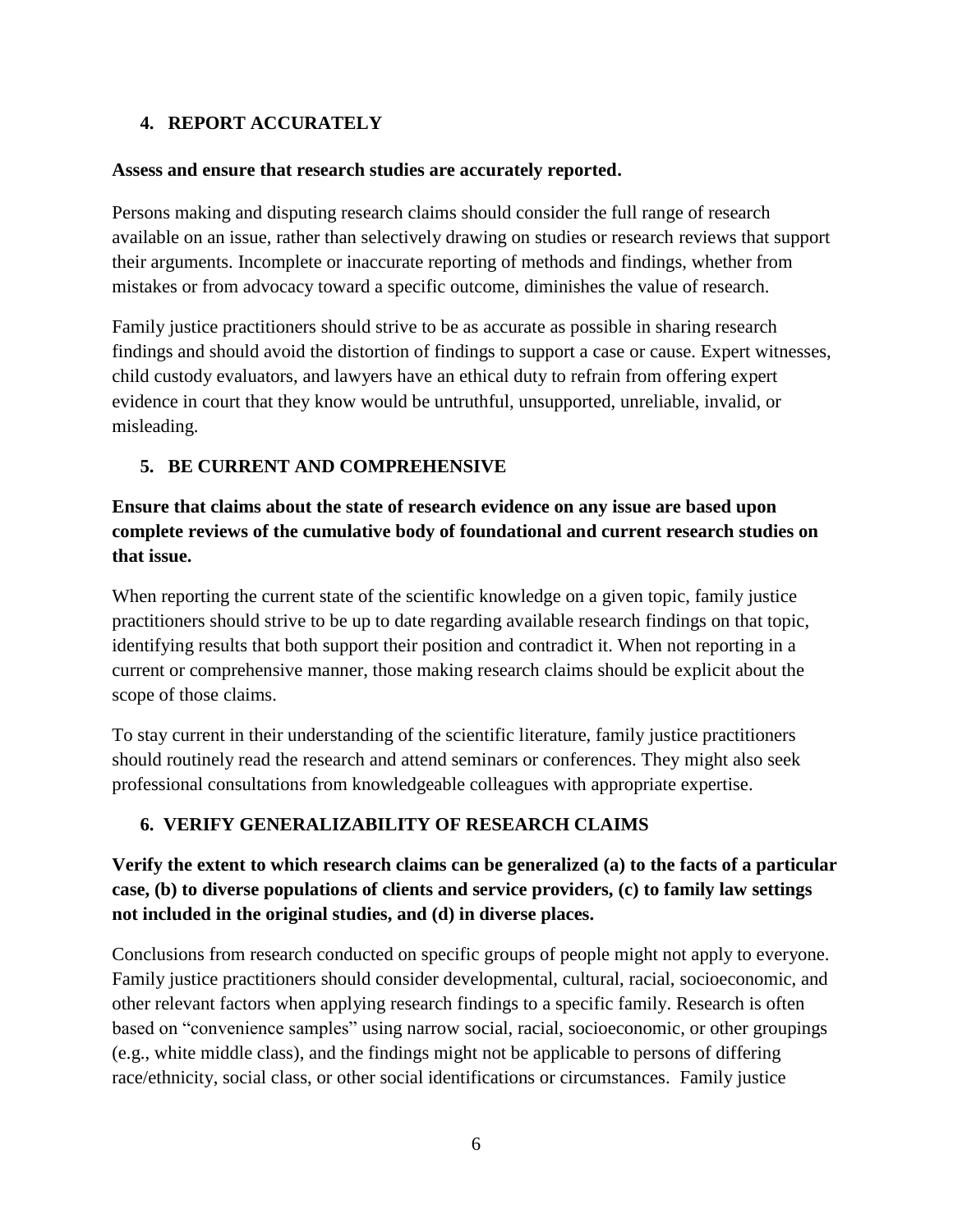practitioners should identify when research findings being presented might not apply to a specific family or group.

Furthermore, research typically reports on group, or aggregate, data (the exception being case studies), and the results do not mean that everyone will experience the same outcome. For example, if research suggests that many children adjust to divorce by exhibiting certain behaviors, this does not mean every child of divorce will have the same reaction. Therefore, when using research to support or explain an opinion, make a recommendation, or provide general education, family justice practitioners should be clear that while the group data may support a specific conclusion, it does not guarantee that same behavior or outcome for particular persons or family circumstances.

# **7. COMMENT ON STUDY LIMITATIONS**

# **Understand and acknowledge the limitations of research design and methodology that may impact a study's findings in reports and summaries.**

Thoroughly describing the limitations of a study or a research review helps prevent it from being given more weight or being considered more broad-based than is warranted. For example, if data are collected only at the conclusion of an intervention being studied, one cannot make assumptions about the intervention's longer term outcomes. Family justice practitioners should acknowledge the limitations of the research and scientific literature when presenting information and making recommendations. Specifically, they should discuss any limitations related to how strong the findings are—and for whom—in their reports, testimony, and presentations.

## **8. CONSIDER ALTERNATIVE INTERPRETATIONS**

# **Consider and acknowledge alternative explanations of research claims and their applicability to a new problem, issue, case, or dispute.**

It is important to consider research findings from different perspectives. Empirical studies are often focused on specific questions/hypotheses that frame the interpretations of the data. In discussion of the data, alternative perspectives should be identified and competing hypotheses examined. The research may have failed to include or measure other factors that might explain the outcome or behavior of interest. For example, a study might report that children's adjustment to divorce may be attributable to father involvement or mother's parenting if these are the variables studied, when in reality conflict or poverty might explain as much or more of the outcomes. It is also possible that a study shows no significant results, because what really mattered wasn't studied. For example, outcomes of "separation" may be largely a function of ongoing parental conflict that wasn't identified in a study.

Family justice practitioners must, therefore, be cautious about interpretations presented as if they are the only possible conclusions to draw. They should, for example, be careful to distinguish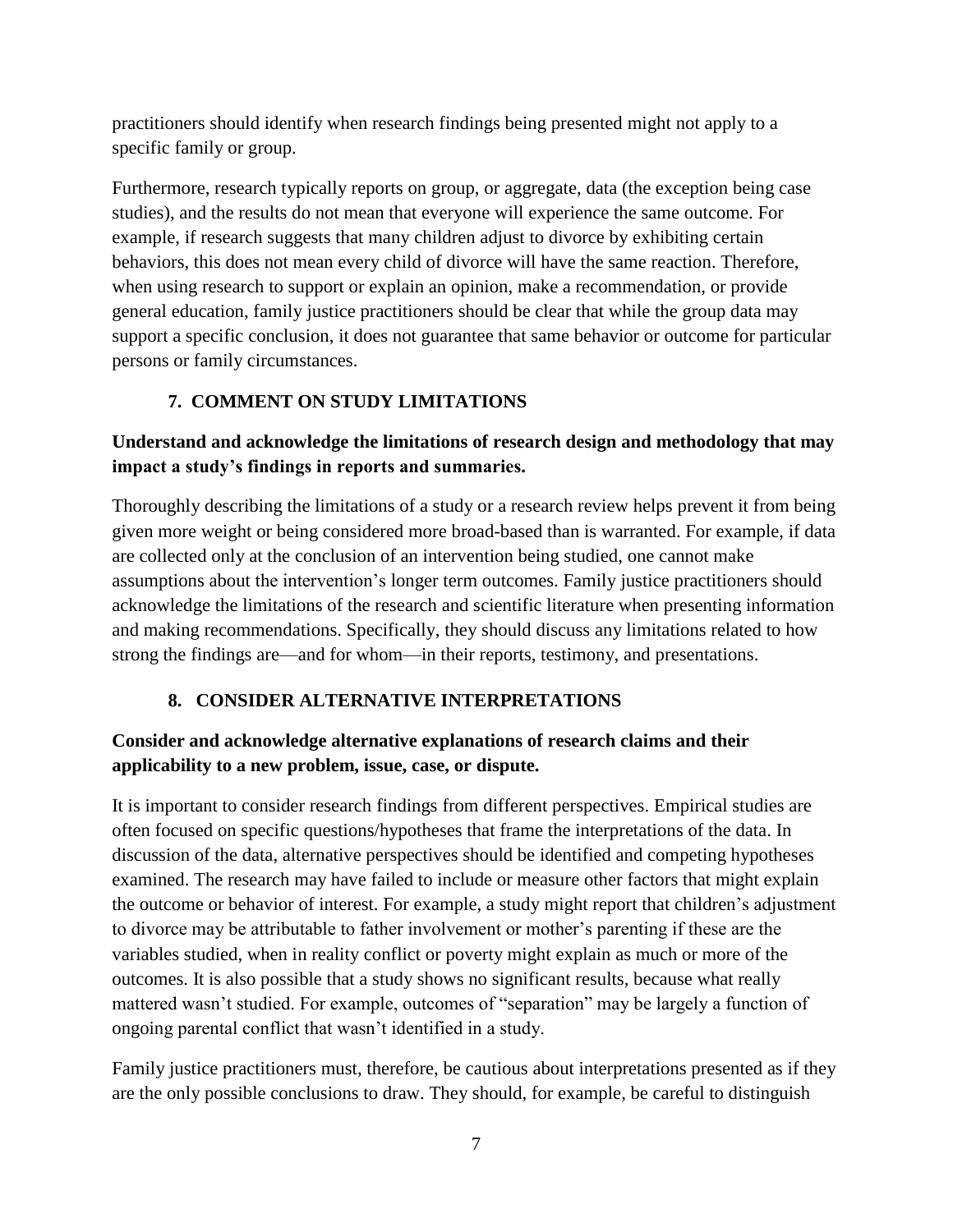between correlational and causal findings. What researchers find is influenced by what they choose to study, how they choose to study it, and what they cannot study due to practical limitations.

# **9. IDENTIFY CONSENSUS AND DISAGREEMENT ON QUANTITY AND QUALITY OF RESEARCH**

# **Identify areas of broad consensus and disagreement about the state of the research on an issue, acknowledging strengths and deficits in quantity and quality of research studies.**

Family justice practitioners should disclose whether there is sufficient research—considering the number and quality of separate research studies—on a topic to draw firm conclusions. It is also important that they be transparent about the extent to which those studies generate findings that are consistent or contradictory, and the possible reasons for contradictory findings, as not all research is of equal scientific quality or has the same relevance to the issue at hand. Metaanalyses and systematic reviews are exemplary means of culling results to show a consensus of findings that extend across different kinds of studies.

It is rarely safe to draw on a single study to offer or dispute firm evidence on an issue. One can be more confident when a study has been replicated, that is, when multiple studies on the same topic that rely on similar methodologies and draw from similar samples generate similar results.

#### **10. DISCLOSE CONFLICTS OF INTEREST**

## **Identify and disclose potential conflicts of interest that may influence or bias research claims in support of specific interventions, services, or child custody policies.**

Family justice practitioners should reflect on and be open about motivations that might impair their ability to objectively and accurately appraise research claims. For example, a person who conducts research on a program they developed, or in which they have an advocacy or financial interest, should disclose this information along with any steps taken to ensure that the study has been conducted, and the findings reported, in an objective manner. Conflicts of interest should be avoided when possible and disclosed when present. Consumers of research should remain vigilant for research reports that espouse a particular interpretation of existing data but are less than reliable due to conflicting interests impacting the expert presenting them.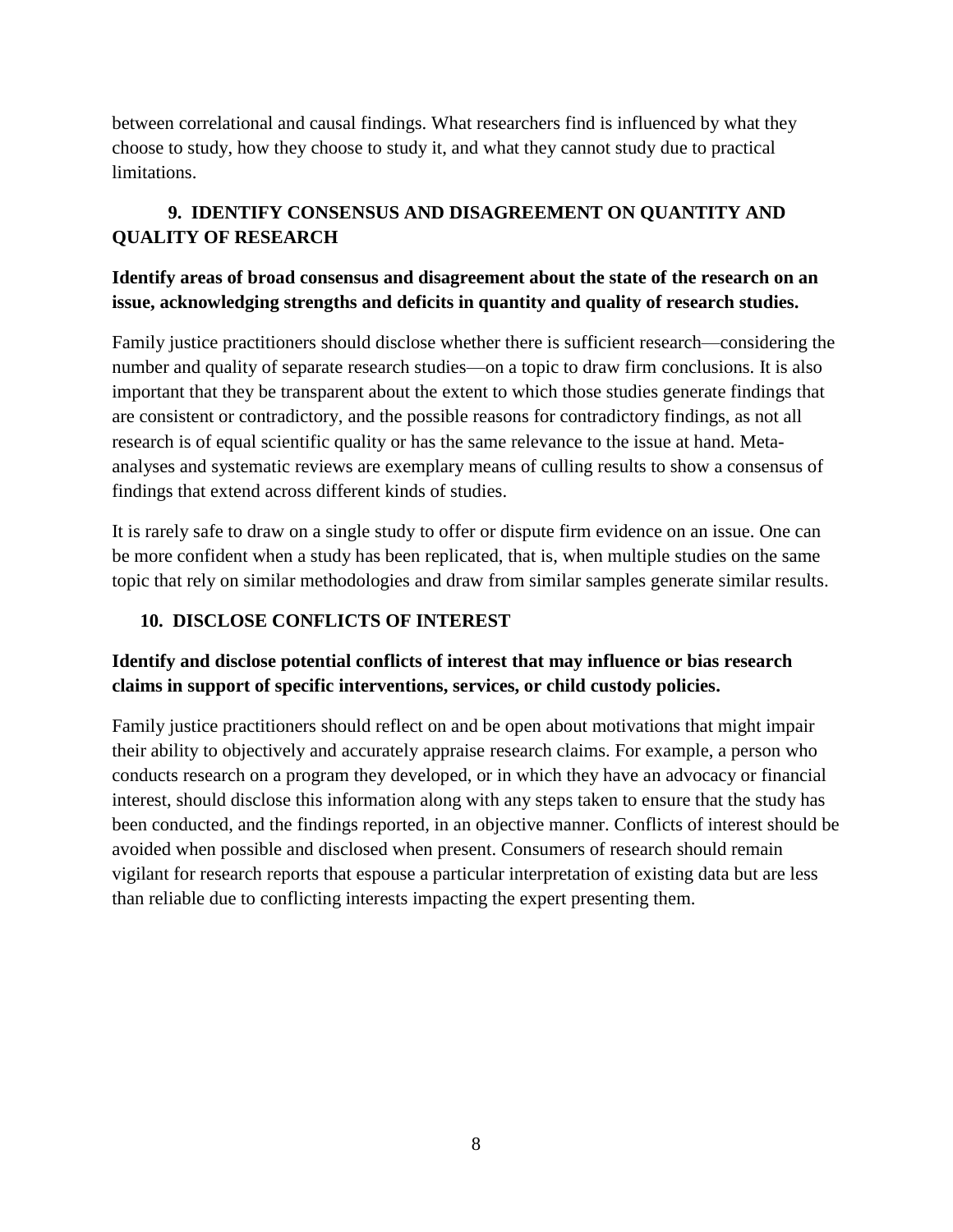#### **11. IDENTIFY BASES OF CLAIMS**

# **Distinguish the parts of a claim or opinion that are based on social science research from parts drawing on other bases, such as clinical observation, personal and professional values, or professional experience.**

Social science research should be used to inform, but not determine, a specific course of action. Other factors or sources of knowledge are also relevant. The key is to clarify the basis of knowledge.

Individual research studies, or even synthesized meta-analyses or reviews of studies, are not sufficient on their own to definitively support a specific determination or course of action, particularly when applying group research findings to an individual case. Resolutions and arguments presented in family law matters will therefore often draw on other bases beyond social science research, including professional judgment, clinical observation, and societal values. Persons making claims should be transparent about the different factors that led them to a particular conclusion, and the relative weight they applied to these factors.

## **12. ACKNOWLEDGE AND ADDRESS POWER IMBALANCE**

# **Be aware of and correct for power imbalances between professional and client or differing professions that may lead to uncritical consideration or acceptance of research claims.**

Family justice professionals should be mindful of the impact, or perceived impact, of their expertise and influence over their clients and other practitioners. For example, parents attending a divorce education program might accept research claims by the presenter at face value and without critical assessment. Similarly, a lawyer with limited social science literacy might uncritically accept the representation made by a researcher or expert witness.

As such, family justice professionals who are presenting research should thoughtfully consider the manner in which it is being shared. Those listening to presentations have a right to a full and fair airing of the research so they are better positioned to critically review and question the information.

## **13. ESTABLISH RELEVANCE**

# **Establish the relevance of social science research claims to the issue in family law by addressing the degree of fit between the research and the family law matter.**

The use of social science research findings offered as evidence in an adjudicative process, as information to enhance decision making in a dispute resolution process or in educational programs, requires consideration of how the research applies to the issue(s) under consideration. This requires determining how the concepts, findings, or principles of the research fit the context and facts, and therefore whether the research helps decision makers (e.g., courts or parents) to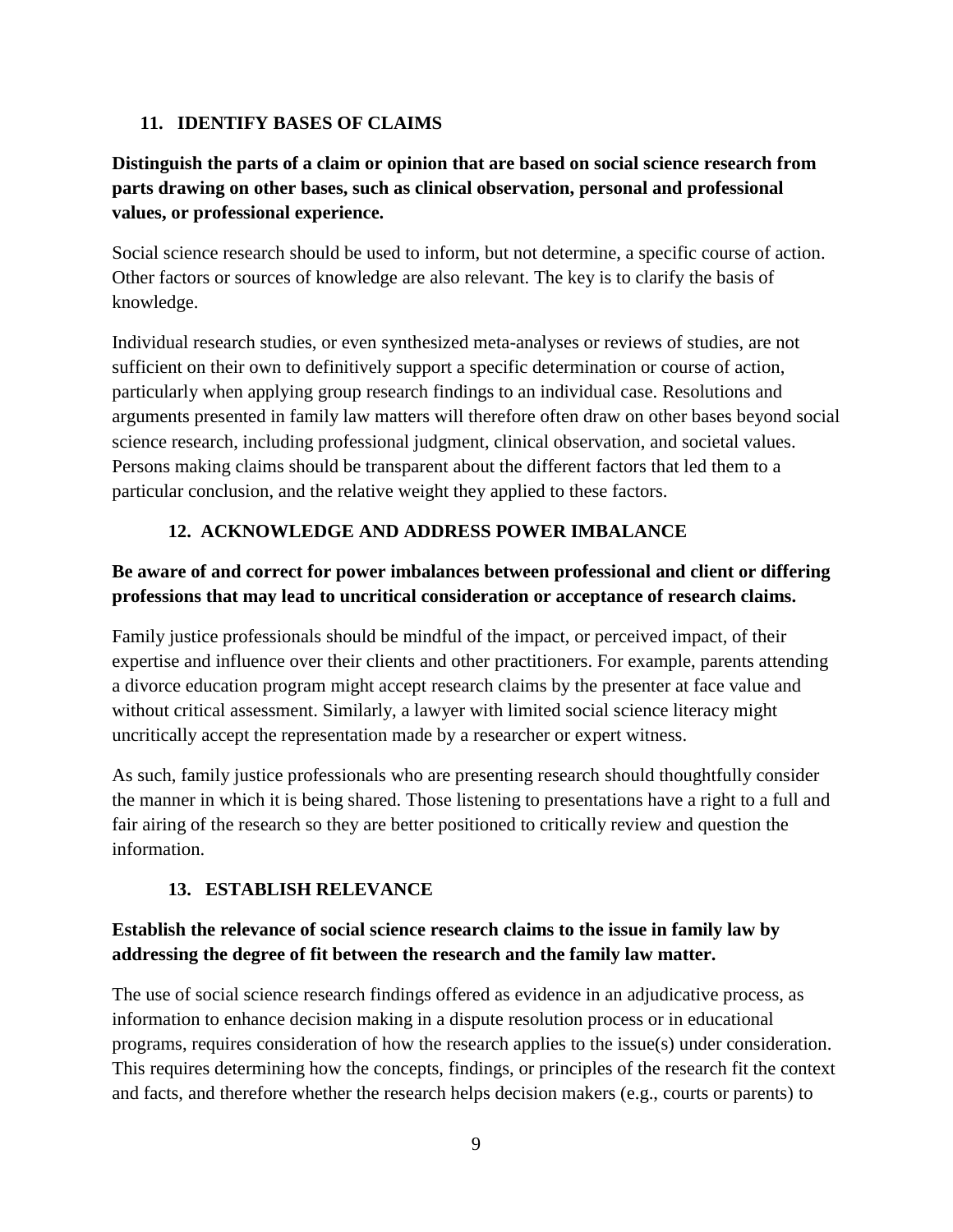resolve important and material issues in the case. The connection between the social science information put forward and the disputed issue or issues in a case should be examined each time it is introduced, whether for a trial or another dispute resolution process.

#### **14. ADHERE TO RULES OF COURT AND RULES OF EVIDENCE**

# **Know and follow the rules of court and relevant statutes as they relate to the use and presentation of social science in family law proceedings.**

The rules of court (and, often, other dispute-resolution processes) are designed to balance fairness and efficiency, resulting in a just process. Rules of evidence provide the means for determining what evidence is admissible, how it will be heard and challenged, and how much weight it will be given. The rules of evidence regarding the admissibility of scientific evidence require additional considerations of soundness, validity, and reliability. If scientific evidence is admitted in family court, the ultimate weight given to that evidence is the responsibility of the judge.

The rules of evidence govern when, how, and under what conditions an expert witness can introduce social science knowledge into the court process. Knowing the rules of evidence helps social science and legal professionals use and challenge research properly, in ways that satisfy the requirements of evidence laws. Working on any interdisciplinary boundary—but especially one where research sometimes provides influential evidence—dictates that professional participation is in keeping with the highest ethical, scientific, and professional standards. Achieving these standards requires familiarity and understanding of the laws and policies governing the introduction and use of research in family law proceedings.

The rules of evidence for family proceedings are not always identical to those applicable in criminal and most other civil proceedings, as family courts must take account of the best interests of children as well as fairness to the parties. Further, judges and other professionals are inevitably affected by their implicit understandings of social reality and family life. Judges and other family justice professionals need to be self-aware, articulate their social understandings, and check them against the best available social science knowledge.

## **15. AVOID MISLEADING TACTICS**

#### **Avoid tactics that contribute to false or misleading empirical claims.**

Deliberate misrepresentation of social science is unethical. Examples of misrepresentation include using one's status as an expert in the field (rather than the research itself) to legitimize advocacy claims; impugning the integrity of another researcher to delegitimize alternate interpretations; or cherry picking, i.e., selecting and presenting studies that support an argument while ignoring those that refute it.